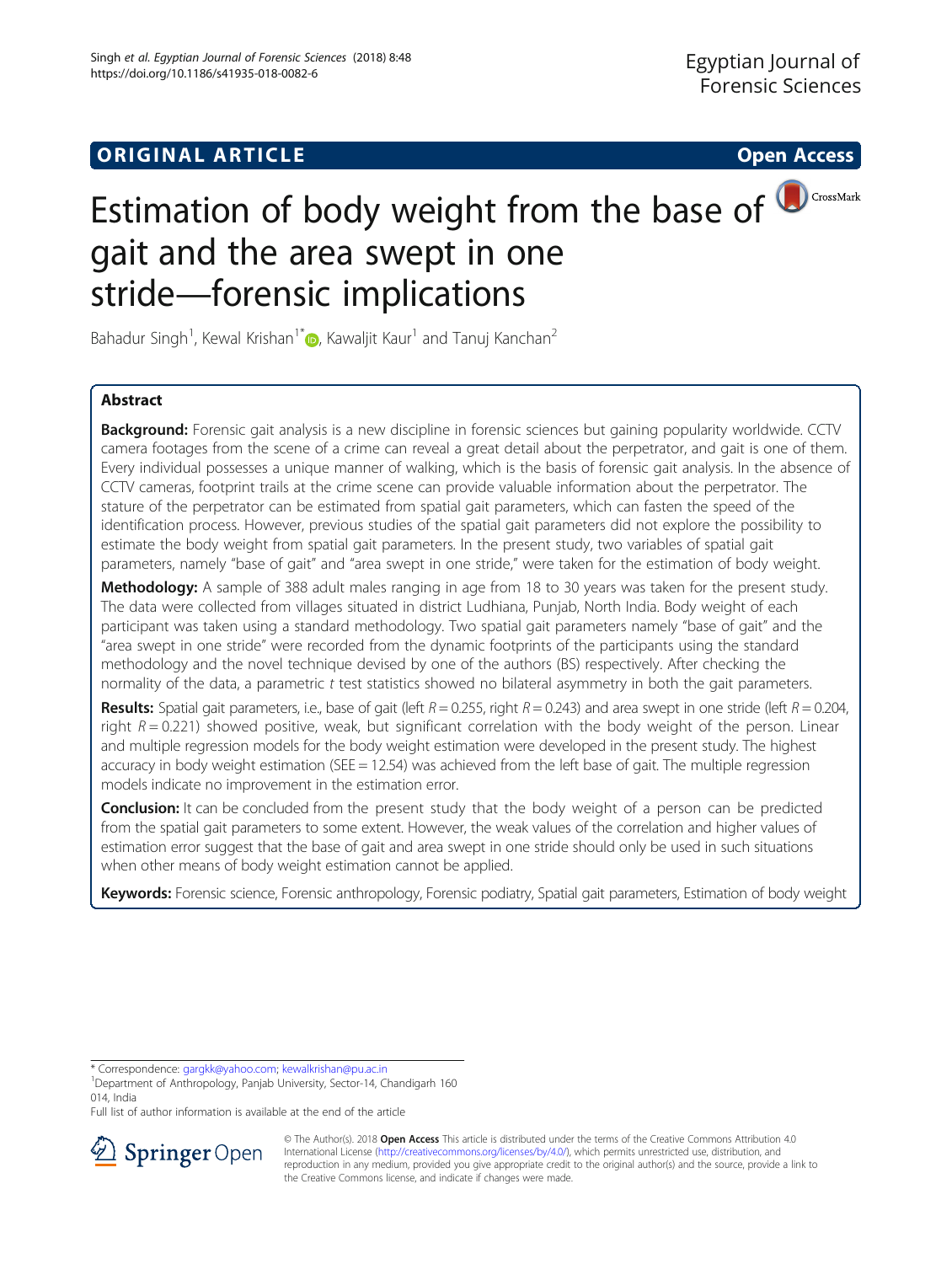## Introduction and background

Forensic science can be defined as the application of scientific methods and techniques for legal purposes. The horizon of crime is increasing and becoming so diverse that traditional methods of crime analysis are unable to solve them. This ever-increasing crime is pushing the forensic community to devise new methods and technologies so that law should at least be one step ahead of crime. In forensic cases, when the task is to identify unidentified human remains or impressions, then the help of forensic anthropologists is sought. Forensic anthropology works on a principle that every human being is unique in term of age, sex, stature, ethnicity, and weight. Any clue about these components of a person's biological profile can help immensely in the investigation process.

In an individual's biological profile, sex and ethnicity remain constant throughout the lifetime; stature increases with time until adult stature is attained; age and weight remain variable throughout life. Age always increases with time, but body weight can fluctuate with time. The variable nature of body weight is the limiting factor for its usefulness in forensic investigation. However, it can provide a great clue about the physiology of the perpetrator or the victim. It has been suggested that the footprints recovered from a crime scene can reveal a great deal about the body weight of the person (Robbins [1986](#page-6-0); Krishan [2008;](#page-5-0) Fawzy and Kamal [2010;](#page-5-0) Abledu et al. [2016\)](#page-5-0).

Footprints can be recovered from a variety of crime scenes such as polished floor, dirt, sand, mud, snow, and even on walls when criminals try to escape by jumping from walls (Naples and Miller [2004\)](#page-6-0). It is apparent from the forensic literature that sex and stature can reliably be estimated from footprint dimensions (Barker and Scheuer [1998;](#page-5-0) Kanchan et al. [2014;](#page-5-0) Khan and Moorthy [2015](#page-5-0); Krishan et al. [2015;](#page-5-0) Atamturk [2010](#page-5-0)). Many studies also tried to estimate the weight from footprint dimensions. In a study, Krishan ([2008\)](#page-5-0) tried to establish the correlation of body weight with footprint dimensions (Krishan [2008\)](#page-5-0). In this study, 300 bilateral footprints were collected from 50 adult male North Indian subjects (age 18 to 30 years). Footprints were collected in three stages; in the first stage, no weight was given to the subject, in the second stage 5 kg, and in the third stage, 20 kg weight was given to the subjects while taking footprints. The results of this study reveal that holding 5 kg of weight in the hands did not affect the dimensions of the footprints; however, a significant  $(p < 0.01)$  difference in the footprint dimensions had been observed when subjects held 20 kg of weight. Positive and statistically significant correlation of foot dimensions with normal body weight had also been observed in this study. In both left and right footprints, footprint length at first toe  $(R = 0.75, L = 0.74)$  and at the second toe ( $R = 0.74$ ,  $L = 0.74$ ) showed the highest correlation with normal body weight. Regression models for body weight estimation were also developed from all the left and right footprint dimensions. Similar studies on other populations also tried to formulate regression models for weight estimation from footprint dimensions (Robbins [1986](#page-6-0); Fawzy and Kamal [2010;](#page-5-0) Abledu et al. [2016\)](#page-5-0).

In forensic cases, when only partial footprints are available, then regression formulae for stature or body weight estimation cannot be applied, as they require complete footprint dimension(s). In these types of cases, spatial gait parameters can be used to estimate the body weight of the person, who made those prints. Gait is known to be a function of the body weight (Laroche et al. [2015\)](#page-5-0). Persons with different body weights tend to adopt different gait patterns. Usually, a gait is chosen which brings maximum stability at a minimum energetic cost (Cunningham et al. [2010](#page-5-0); Laroche et al. [2015;](#page-5-0) Raffalt et al. [2017\)](#page-6-0). A study conducted on French children of age between 2 and 12 years revealed that obese children exhibited significantly different spatial and temporal gait parameters from normal weight children (Thevenon et al. [2015](#page-6-0)).

Looking at the scanty literature regarding the estimation of body weight and its implications in forensic science, the present study attempted to estimate the body weight from the base of gait and the area swept in one stride using a novel methodology.

## Materials and methods **Materials**

In the present study, a cohort of 388 adult male subjects from Ludhiana district of Punjab was selected. All the subjects belonged to the *Jatt Sikh* community. The age range of the sample was between 18 and 30 years with a mean age of 21.38 years. The data were collected from 11 villages located within Ludhiana district, namely Sarinh, Alamgir, Dhandra, Mehmoodpur, Gill, Pmal, Dakha, Sudhar, Dhandari, Barwala, and Narangwal. Door-to-door, snowball, and convenient sampling techniques were used for data collection. Jatt Sikhs is a peasant community of North India. Agriculture and animal husbandry are the major means of economy in this community.

#### Ethical permission

The present study is a part of an ongoing Ph.D. research project of one of the authors (BS) in the Department of Anthropology, Panjab University, Chandigarh, India. The ethical approval to conduct the present study was granted by the Panjab University Institutional Ethical Committee vide letter no. PU/IEC/100/13/09 dated 25 October 2013.

#### Methodology

All the subjects enrolled for the present study were healthy and were free from any foot, ankle, spine, leg, or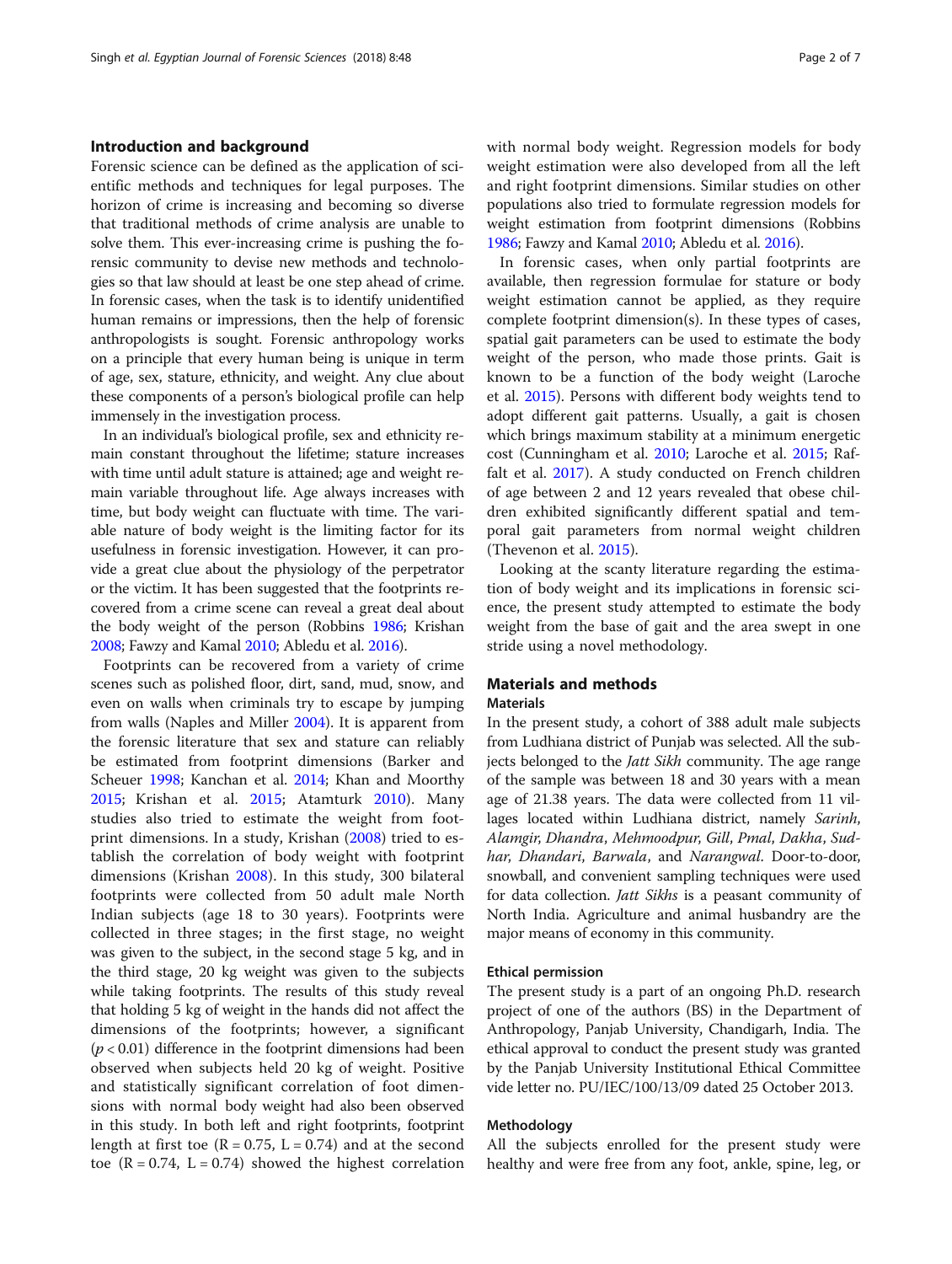head injury. In the present study, apart from the weight of the subject, two spatial gait parameters, namely base of gait and area swept in one stride, were also measured. For measuring the body weight and base of gait, standard methods and techniques were used following Krishan ([2008](#page-5-0)) and Wilkinson et al. [\(1995\)](#page-6-0) respectively.

#### Body weight measurement

Spring-loaded weighing machine was used to record the body weight of each subject.

## Methodology for the acquisition of dynamic footprints

Dynamic footprints of the subjects were taken on a white paper sheet. The subjects were asked to stand on a cotton pad soaked with water-soluble ink and then to walk normally on the white paper sheet lying just in front of them. At least, six consecutive footprints were recorded. First two footprints were discarded as they were initiated from static position of the subject, and the last footprint was also discarded as the subject already knew that he had to stop, which may introduce an error in the gait dynamics.

#### Gait parameters

Two spatial gait parameters, namely base of gait and area swept in one stride, were recorded from the dynamic footprints. The schematic representation of the left and right base of gait and area swept in one stride is shown in Fig. 1.

## Base of gait

It is defined as the distance between the rear most point of the contact of the left and right heels, measured at a right angle.

## Area swept in one stride

The area covered in one stride is represented by a triangle. This triangle is obtained by joining the heel markers—two from the ipsilateral and one from the contralateral footprint. This novel parameter was devised by one of the authors (BS) of the present study and was never used previously in any study.

## Statistical considerations

The data were first tabulated in an MS Excel sheet and was then transported to SPSS (version 16.0). Descriptive statistics such as range, mean, and standard deviation

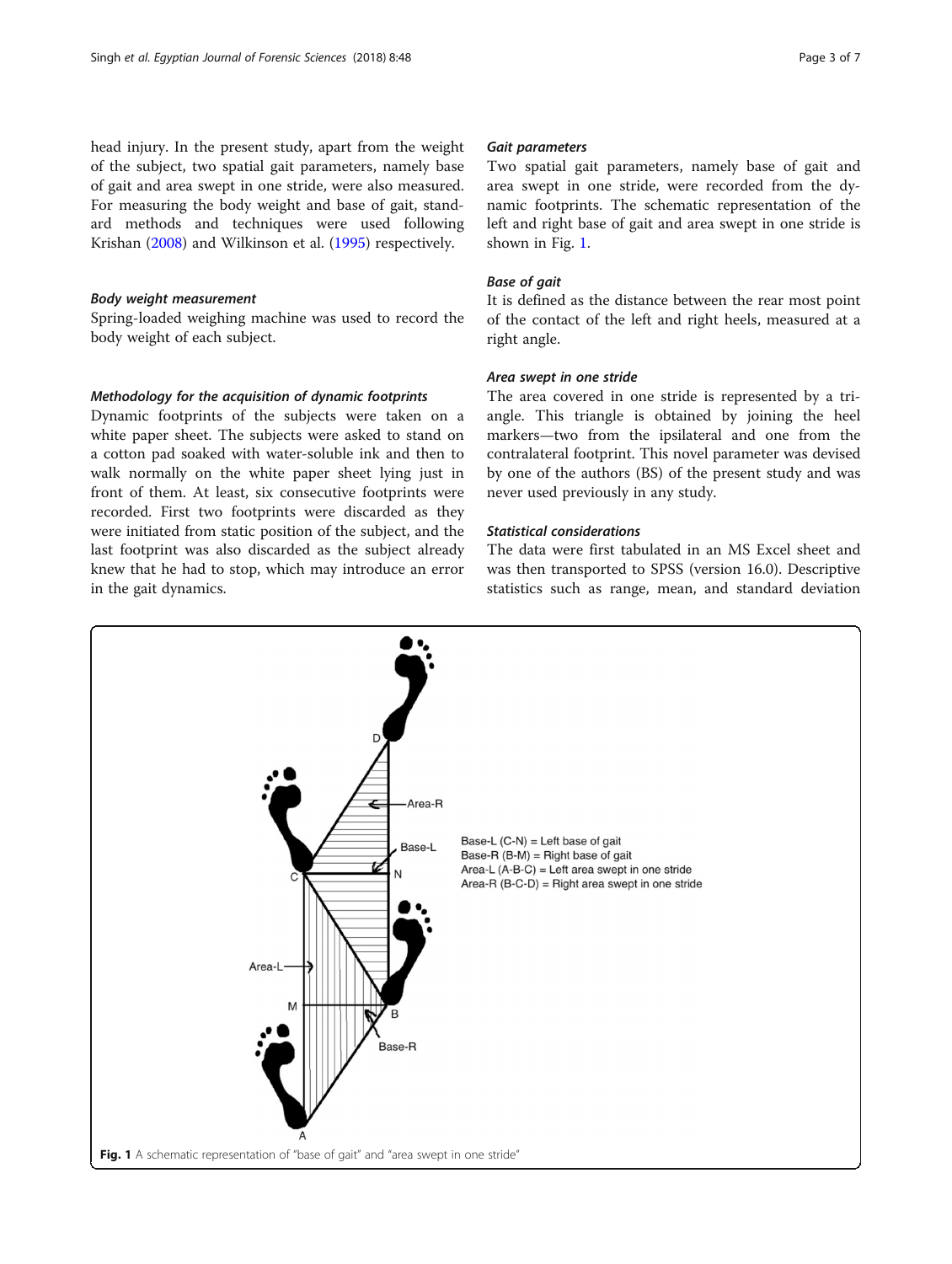<span id="page-3-0"></span>were used to understand the general trend of the data. The bilateral asymmetry between the base of gait and area swept in one stride was computed with  $t$  test statistics. Skewness and kurtosis were used to investigate the normality in the data. Karl Pearson's correlation was used to examine the strength of association between the spatial gait parameters and body weight. Regression models were developed using body weight as the dependent variable and the gait parameters as the independent variables. All the results with  $p < 0.05$  were considered significant.

## Results

Descriptive statistics involving minimum, maximum, mean, and standard deviation of body weight, base of gait and area swept in one stride are shown in Table 1. Body weight ranged from 45 to 121 kg. The base of gait ranged between 0 and 21 cm for the left and ranged between 0.3 and 23.4 cm for the right. Similarly, the area swept in one stride ranged between 22.58 and 1380  $\text{cm}^2$  for the left and ranged between 0 and 1369  $\text{cm}^2$  for the right. For body weight, mean value came out to be 73.55 kg. Mean values for the base of gait came out to be 10.80 cm and 10.79 cm for the left and right side respectively. Similarly, the mean values for the area swept in one stride came out to be 756.81  $\text{cm}^2$  and 243.45  $\text{cm}^2$  for the left and right side respectively.  $t$  test statistics was used to test bilateral asymmetry in the base of gait and area swept in one stride. The results of  $t$  test statistics are presented in Table 1 and revealed that no bilateral differences exist in the base of gait and area swept in one stride.

To test the normality within the sample, moment of skewness and kurtosis was computed for weight, base of gait, and area swept in one stride. The results of normality tests are presented in Table 2. To test the normality in data through skewness and kurtosis, Kim ([2013](#page-5-0)) suggests different references values according to the sample size. The present study sample is composed of 388 subjects, which according to Kim ([2013](#page-5-0)) is a large sample  $(N > 300)$ . Kim  $(2013)$  $(2013)$  suggests that for a larger sample, the reference values for skewness and kurtosis should be adopted provided by West et al. [\(1995\)](#page-6-0), which is 2 for skewness and 7 for kurtosis. Kim [\(2013\)](#page-5-0) argued that

Table 1 Descriptive statistics of body weight, base of gait, and area swept in one stride

| Measurements     | Ν   | Side | Min.  | Max.    | Mean   | SD     |
|------------------|-----|------|-------|---------|--------|--------|
| Body weight (kg) | 388 |      | 45    | 121     | 73.55  | 1295   |
| Base (cm)        | 388 |      | 0     | 21      | 10.80  | 3.70   |
|                  | 388 | R    | 0.3   | 23.4    | 1079   | 3.81   |
| Area $(cm2)$     | 388 |      | 22.58 | 1380.06 | 726.54 | 256.81 |
|                  | 388 | R    | 0     | 1369    | 722.58 | 243.45 |

Base base of gait, Area area swept in one stride, L left, R right

|  | <b>Table 2</b> Skewness and kurtosis of body weight, base of gait, |  |  |  |  |
|--|--------------------------------------------------------------------|--|--|--|--|
|  | and area swept in one stride                                       |  |  |  |  |

| Measurements | Side | Skewness | Kurtosis |  |  |
|--------------|------|----------|----------|--|--|
| Body weight  |      | 0.344    | $-0.234$ |  |  |
| Base         |      | $-0.067$ | $-0.019$ |  |  |
|              | R    | 0.004    | $-0.219$ |  |  |
| Area         |      | 0.014    | $-0.251$ |  |  |
|              | R    | $-0.124$ | 0.030    |  |  |

Base base of gait, Area area swept in one stride, L left, R right

statistical programs such as SPSS provide kurtosis values by subtracting a factor of 3. In the present study, both values of skewness and kurtosis for all the parameters are less than the corresponding reference values, which confirm that the data were normally distributed. Normal distribution in the data suggested the use of parametric inferential statistical tests for further analysis.

After confirming the normality in the data,  $t$  test statistics was used to test the bilateral asymmetry in the base of gait and area swept in one stride, and the results are presented in Table 3. The results indicated the absence of bilateral asymmetry in both the gait parameters.

Karl Pearson's correlation of base of gait and area swept in one stride with body weight came out to be small but statistically significant. Linear and multiple regression models for weight estimation are presented in Table [4.](#page-4-0) The lowest standard error of estimation  $(SEE = 12.54)$  was observed in the left base of gait. Multiple regression model for body weight estimation was also developed by using both the base of gait and area swept in one stride of the left and right sides.

## **Discussion**

Humans are efficient walkers, and walking is the most fundamental human movement (Watkins [2006\)](#page-6-0). Every individual possesses a unique style of walking and can be used in identification (Larsen et al. [2007;](#page-5-0) DiMaggio and Vernon [2011\)](#page-5-0). Many scholars argued its advantage over other means of security surveillance (Cheng et al. [2008](#page-5-0)). Gait is variable in nature; factors like substrate, shoes, the proximity of other individuals or materials, emotions; and clothes have the ability to change the gait of a person (Birch et al. [2013](#page-5-0), [2015](#page-5-0); Halovic and Kroos [2018](#page-5-0)). Identification of individualistic gait characteristics is an inherent property of forensic gait analysis through CCTV video footages (Birch et al. [2013](#page-5-0)). In the

Table 3 Bilateral asymmetry in the base of gait and the area swept in one stride

| Measurements (left-right) | t values | p values |
|---------------------------|----------|----------|
| Base of gait              | 0.038    | 0.969    |
| Area swept in one stride  | 0.573    | 0.565    |

Base base of gait, Area area swept in one stride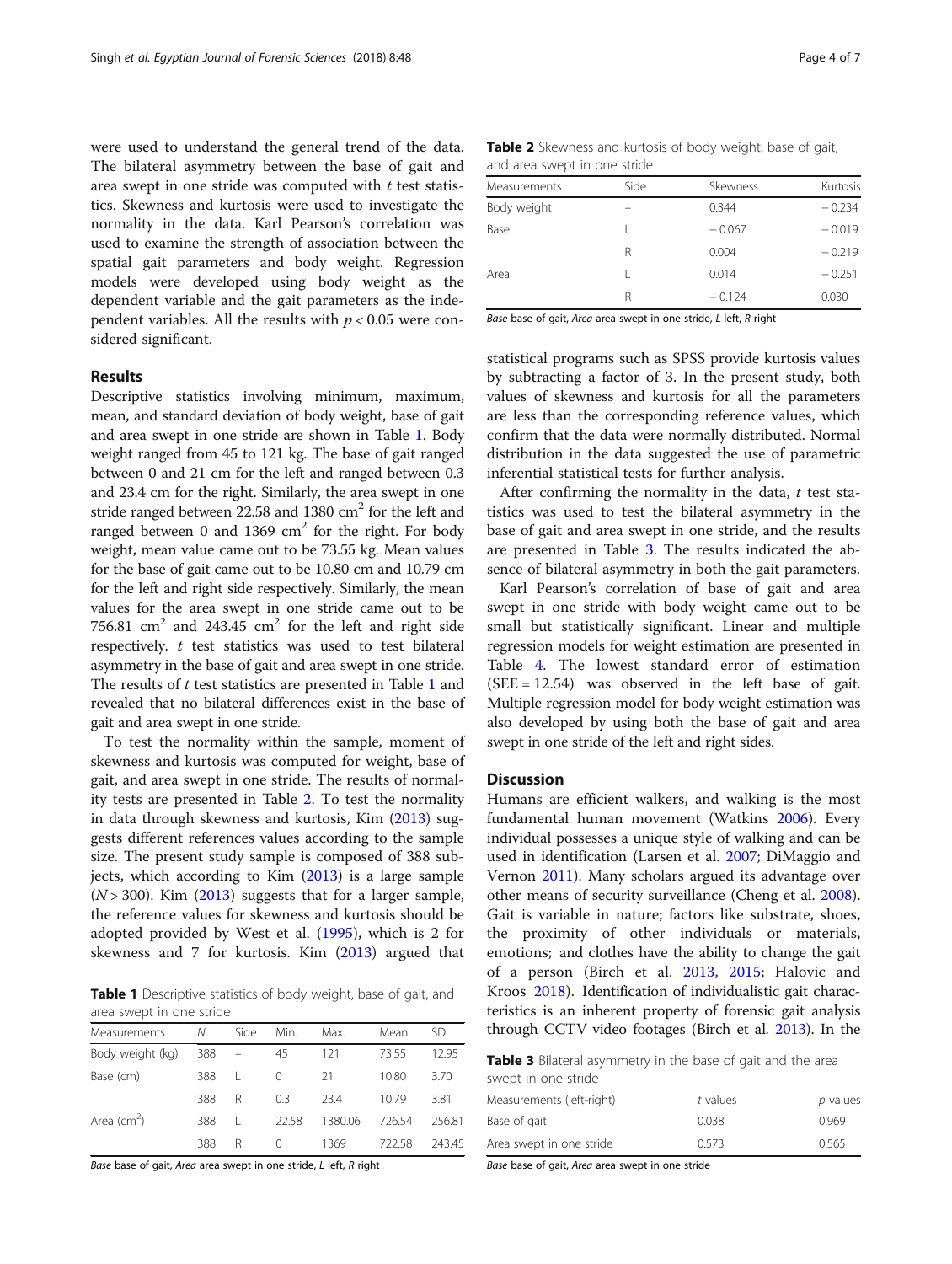| Measurements                   | Regression model                                                             |       | R <sup>2</sup> | <b>SFF</b> |
|--------------------------------|------------------------------------------------------------------------------|-------|----------------|------------|
| Base-L                         | 63.931 + 0.891 (Base-L)*                                                     | 0.255 | 0.065          | 12.54      |
| Base-R                         | 64.642 + 0.825 (Base-R)*                                                     | 0.243 | 0.059          | 12.58      |
| Area-L                         | $66.062 + 0.010$ (Area-L)*                                                   | 0.204 | 0.042          | 12.69      |
| Area-R                         | 65.039 + 0.012 (Area-R)*                                                     | 0.221 | 0.049          | 12.64      |
| Base-L, Area-L, Base-R, Area-R | $64.018 + 0.271$ (Base-L) - 0.013 (Area-L) + 1.186 (Base-R) + 0.004 (Area-R) | 0.265 | 0.070          | 12.55      |

<span id="page-4-0"></span>Table 4 Linear and multiple regression models for weight estimation from the base of gait and area swept in one stride

Base base of gait, Area area swept in one stride, L left, R right

 $*$ *p* < 0.001

present study, the association of body weight with spatial gait parameters, namely base of gait and area swept in one stride, is investigated with a goal to generate regression models for body weight estimation.

The descriptive statistics of the present study is presented in Table [1](#page-3-0). The mean values of the base of gait and area swept in one stride on the left side were slightly larger than the right side mean values. The mean base of gait of the present study is larger than the previously published studies on Australian (Wilkinson and Menz [1997](#page-6-0)) and American (Bruening et al. [2015\)](#page-5-0) populations. Area swept in one stride cannot be compared with other studies as no other study yet used this gait parameter. Moment of skewness and kurtosis was computed to test the normal distribution of data. Kim [\(2013](#page-5-0)) suggested reference values of skewness and kurtosis for different sample sizes, and accordingly, the sample size of the present study fell into a large sample size category. For a larger sample, Kim ([2013\)](#page-5-0) suggested reference values for skewness and kurtosis as provided by West et al. ([1995](#page-6-0)). The values of skewness and kurtosis from the present study were less than the references values and suggested the normality of the data. By considering the normality of the data, t test statistics were performed to test the bilateral asymmetry in the base of gait and area swept in one stride, and the results are presented in Table [3.](#page-3-0) t test revealed no significant bilateral asymmetry in the base of gait and area swept in one stride.

Foot and footprint dimensions have been proved to be a reliable means of stature estimation in forensic casework (Hisham et al. [2012](#page-5-0); Krishan et al. [2012](#page-5-0)). However, little has been known for its relationship with body weight. A handful of studies tried to estimate body weight from footprint dimensions (Robbins [1986](#page-6-0); Krishan [2008](#page-5-0); Fawzy and Kamal [2010](#page-5-0); Abledu et al. [2016](#page-5-0)). Similarly, gait parameters such as step length and stride length have been explored for their relationship with stature but not with body weight. In a study, conducted on 198 adult male *Jat Sikhs*, Jasuja et al. [\(1997](#page-5-0)) tried to estimate stature from step length measurements. In this study, a mean correlation coefficient of 0.289 and 0.433 was observed between step length and stature at a normal and fast speed respectively. Stature estimation

regression models were also developed from step length measurements in this study. The association of gait parameters with body weight had never been investigated in a forensic context. In forensic cases, when only partial footprints are available for investigation, then the base of gait and area swept in one stride can be used for weight estimation. In the present study, a weak but significant correlation of the base of gait and area swept in one stride with weight has been observed. A weak correlation suggests that human gait is not a sole function of the body weight. A positive correlation of body weight with the base of gait could be attributed to the fact that if weight increases, then a larger basal support is required for balancing. An increased base of gait could be the balancing strategy achieved by the person during normal walking. Similar arguments can be extended for the positive correlation of body weight with area swept in one stride. In a complete gait cycle (normal walk), a transition of body weight from one foot to another foot happens. A triangular area covered by the body in one stride represents the basal support to the body during the weight transition phase of the gait cycle. A larger area for increased weight seems plausible.

In the present study, the positive correlation of base of gait and the area swept in one stride with body weight was explored, and regression models were developed for body weight estimation. Linear regression model developed from the left base of gait  $(r = 0.255)$  provided the body weight estimation with minimum error (SEE = 12.54). Multiple regression models by using all the parameters showed increased the correlation with body weight, but estimation error did not improve. The results of the present study cannot be compared with other studies, as no similar study is present in the literature.

The present study was conducted on males of only one ethnic community (Jatt Sikhs), so the results may not be applicable to females and other ethnic communities. However, in view of the present novel study, the researchers are encouraged to conduct such investigations on different populations so that the trend of the body weight estimation can be studied on a different group of people. Based upon the results of the present study, the forensic science laboratories and the criminal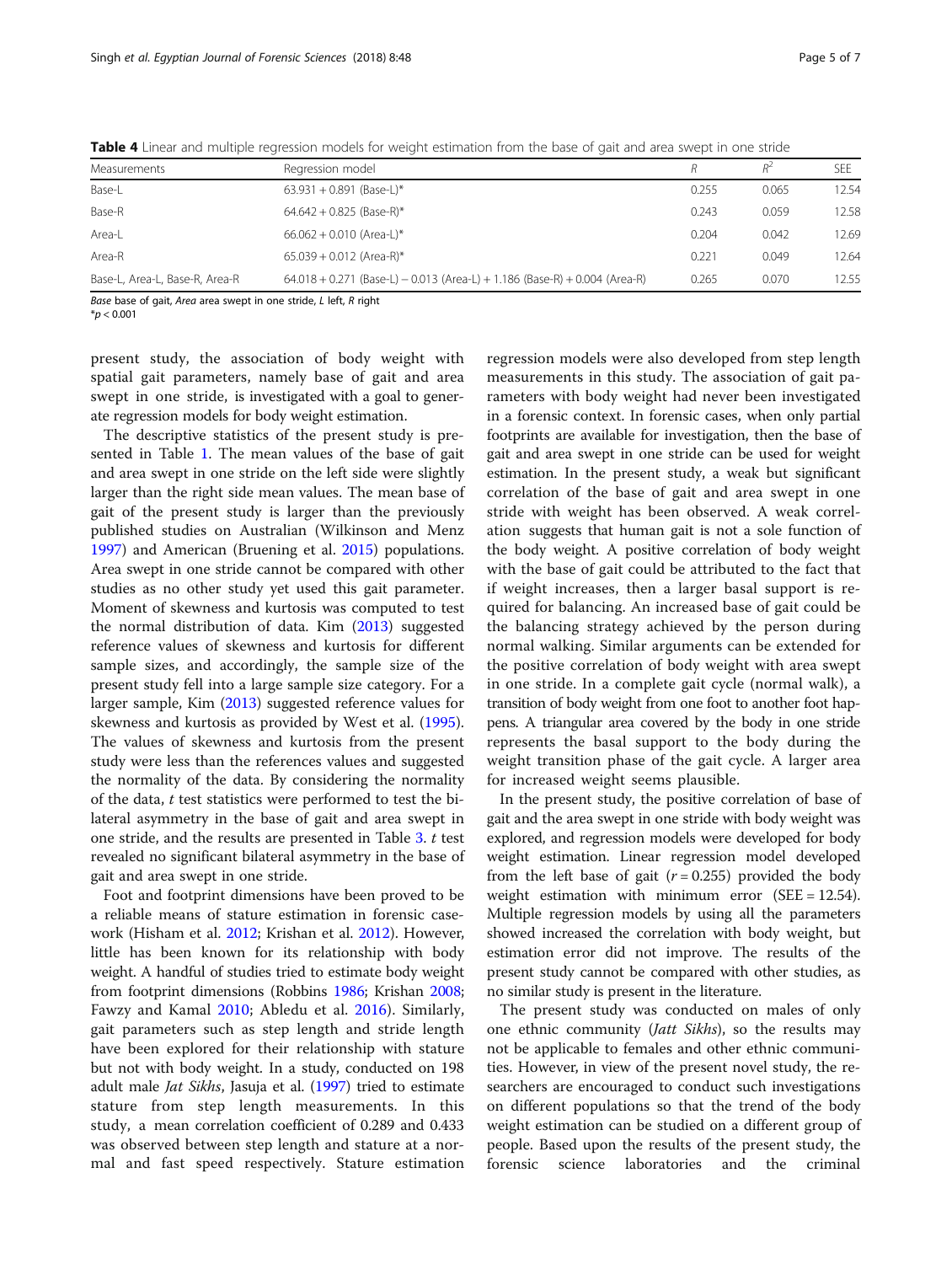<span id="page-5-0"></span>investigation agencies may have certain indications regarding the body weight of the perpetrators if such cases are presented to them along with the other means of body weight prediction, e.g., the body weight estimation from footprints.

## Conclusion

The present study revealed that the body weight estimation accuracies from linear and multiple regression models are lower than the estimated accuracies from the footprint measurements in other studies. Although the present study revealed a poor correlation of the base of gait and the area swept in one stride with a person's body weight, however, it opened a new avenue of research in this direction. It can be established from the present study that body weight can be estimated with reasonable accuracy from the base of gait and the area swept in one stride and may help the forensic scientists in the investigation process. However, this method should only be used when other means of body weight estimation are not available.

#### Abbreviations

Area-L: Left area swept in one stride; Area-R: Right area swept in one stride; Base-L: Left base of gait; Base-R: Right base of gait; CCTV: Closed-circuit television; MS Excel: Microsoft Excel; N: Sample size; r: Correlation coefficient; SEE: Standard error of estimate; SPSS: Statistical Package for Social Sciences; t test: Student's t test

#### Acknowledgements

This study is a part of an ongoing doctoral research being conducted by one of the authors (BS) in the Department of Anthropology, Panjab University, Chandigarh, India. KK is supported by a DST PURSE GRANT and the UGC Centre for Advanced Study (CAS) awarded to the Department of Anthropology, Panjab University, Chandigarh, India. BS is thankful to the University Grants Commission for providing BSR fellowship for his Ph.D. research. Thanks are also due to the subjects who voluntarily participated in this laborious study.

#### Funding

- 1. University Grants Commission BSR fellowship, New Delhi, India
- 2. DST PURSE GRANT, Panjab University, Chandigarh, India
- 3. UGC Centre for Advanced Study (CAS) awarded to the Department of Anthropology, Panjab University, Chandigarh, India

#### Availability of data and materials

The study is a part of a large Ph.D. project, and the raw data is available with one of the authors (BS).

#### Authors' contributions

BS conceived the idea of writing this paper on the estimation of body weight. BS, KK, KJK, and TK wrote the initial draft of the manuscript. BS collected the data, conducted the analysis, and compiled the results.BS, KK, KJK, and TK wrote and approved the final version of the manuscript.

#### Ethics approval and consent to participate

The ethical approval to conduct the present study was granted by the Panjab University Institutional Ethical committee vide letter no. PU/IEC/100/ 13/09 dated 25/10/2013.

#### Competing interests

The authors declare that they have no competing interests.

## Publisher's Note

Springer Nature remains neutral with regard to jurisdictional claims in published maps and institutional affiliations.

#### Author details

<sup>1</sup>Department of Anthropology, Panjab University, Sector-14, Chandigarh 160 014, India. <sup>2</sup>Department of Forensic Medicine and Toxicology, All India Institute of Medical Sciences, Jodhpur, India.

### Received: 7 August 2018 Accepted: 13 August 2018 Published online: 18 August 2018

#### References

- Abledu JK, Abledu GK, Offei EB, Antwi EM (2016) Estimation of stature and body weight from footprint dimensions among a female population in Ghana. Aust J Forensic Sci 48:195–202
- Atamturk D (2010) Estimation of Sex from the Dimensions of Foot, Footprints, and Shoe. Anthropol Anz 68:21–29
- Barker SL, Scheuer JL (1998) Predictive value of human footprints in a forensic context. Med Sci law 38:341–346
- Birch I, Raymond L, Christou A, Fernando MA, Harrison N, Paul F (2013) The identification of individuals by observational gait analysis using closed circuit television footage. Sci Justice 53:339–342 Available from: [https://doi.org/10.](https://doi.org/10.1016/j.scijus.2013.04.005) [1016/j.scijus.2013.04.005](https://doi.org/10.1016/j.scijus.2013.04.005)
- Birch I, Vernon W, Walker J, Young M (2015) Terminology and forensic gait analysis. Sci Justice 55:279–284 Available from: [https://doi.org/10.1016/j.scijus.](https://doi.org/10.1016/j.scijus.2015.03.002) [2015.03.002](https://doi.org/10.1016/j.scijus.2015.03.002)
- Bruening DA, Frimenko RE, Goodyear CD, Bowden DR, Fullenkamp AM (2015) Sex differences in whole body gait kinematics at preferred speeds. Gait Posture 41:540–545
- Cheng M, Ho M, Huang C (2008) Gait analysis for human identification through manifold learning and HMM. Pattern Recogn 41:2541–2553 Available from: <https://doi.org/10.1016/j.patcog.2007.11.021>
- Cunningham CB, Schilling N, Anders C, Carrier DR (2010) The influence of foot posture on the cost of transport in humans. J Exp Biol 213:790–797 Available from: <https://doi.org/10.1242/jeb.038984>
- DiMaggio JA, Vernon OW (2011) Forensic podiatry: principles and methods, 1st edn. Humana Press, New York
- Fawzy IA, Kamal NN (2010) Stature and body weight estimation from various footprint measurements among Egyptian population. J Forensic Sci 55:884–888
- Halovic S, Kroos C (2018) Not all is noticed: Kinematic cues of emotion-specific gait. Hum Mov Sci 57:478–488 <https://doi.org/10.1016/j.humov.2017.11.008>
- Hisham S, Rozid Mamat C, Ibrahim MA (2012) Regression analysis for stature estimation from foot anthropometry in Malaysian Chinese. Aust J Forensic Sci 0618:1–9
- Jasuja OP, Harbhajan S, Anupama K (1997) Estimation of stature from stride length while walking fast. Forensic Sci Int 86:181–186
- Kanchan T, Krishan K, Prusty D, Machado M (2014) Heel-ball index: an analysis of footprint dimensions for determination of sex. Egypt J Forensic Sci 4:29–33 Available from: <https://doi.org/10.1016/j.ejfs.2014.02.002>
- Khan HBMA, Moorthy TN (2015) Stature estimation from the anthropometric measurements of footprints among Melanaus: an indigenous population of Malaysian Borneo. Can Soc Forensic Sci J 48:68–84 Available from: [https://doi.](https://doi.org/10.1080/00085030.2015.1019225) [org/10.1080/00085030.2015.1019225](https://doi.org/10.1080/00085030.2015.1019225)
- Kim H-Y (2013) Statistical notes for clinical researchers: assessing normal distribution (2) using skewness and kurtosis. Restor Dent Endod 38:52 Available from: <https://doi.org/10.5395/rde.2013.38.1.52>
- Krishan K (2008) Establishing correlation of footprints with body weight-forensic aspects. Forensic Sci Int 179:63–69 Available from: [https://doi.org/10.1016/j.](https://doi.org/10.1016/j.forsciint.2008.04.015) [forsciint.2008.04.015](https://doi.org/10.1016/j.forsciint.2008.04.015)
- Krishan K, Kanchan T, DiMaggio JA (2015) Emergence of forensic podiatry-a novel sub-discipline of forensic sciences. Forensic Sci Int 255:16–27 Available from: <https://doi.org/10.1016/j.forsciint.2015.06.012>
- Krishan K, Kanchan T, Passi N, DiMaggio JA (2012) Stature estimation from the lengths of the growing foot-a study on North Indian adolescents. Foot 22: 287–293 Available from: <https://doi.org/10.1016/j.foot.2012.08.005>
- Laroche DP, Marques NR, Shumila HN, Logan CR, Laurent RS, Goncalves M. (2015) Excess body weight and gait influence energy cost of walking in older adults. Med Sci Sports Exerc 47:1017–1025
- Larsen PK, Simonsen EB, Lynnerup N (2007) Gait analysis in forensic medicine. Proc. SPIE 6491, Videometrics IX, 64910M (29 January 2007) <https://doi.org/10.1117/12.698512>